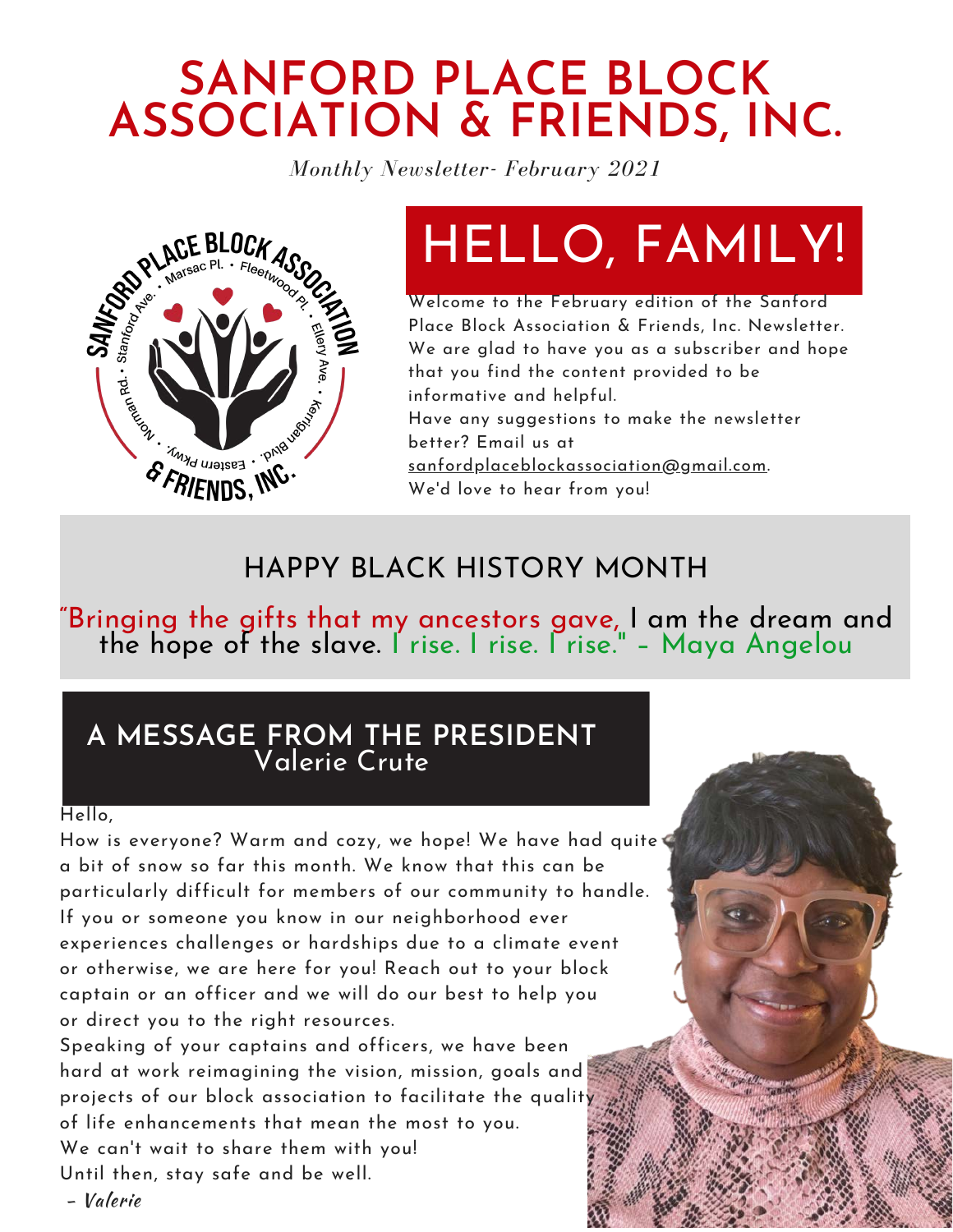





#### **MONTHLY MEETING \$0 COST DONATIONS**

When: Thurs, Feb. 11th, 7pm Call: 646 558 8656, ID: 841 9171 2810, Passcode: 841 9171 2810 **OR**

[Click Zoom link here](https://us02web.zoom.us/j/84191712810?pwd=V0k1WkFMdTB5azdTR0dpSmhiMUtHdz09) ID: 841 9171 2810, Passcode: sanford

**\$0 COST DONATIONS 2021 DUI**<br>You can donate to Sanford **We are now accepting**<br>Place Block Association & 2021. \$40 per family<br>Friends, Inc. at no cost to you and Paypal: \$sanford<br>Enroll your Investor's Bank (+\$3 convenien You can donate to Sanford Place Block Association & Friends, Inc. at no cost to you . Enroll your Investor's Bank account in Care2Share and Investor's will give a quarterly donation on your behalf at no cost to you. [Click here](https://www.myinvestorsbank.com/community/care2share) for more info and to sign up.

#### **2021 DUES**

We are now accepting dues for 2021. \$40 per family via Cashapp and Paypal: \$sanfordplaceblock (+\$3 convenience fee), or via cash, credit card, money order or direct transfer to our bank account. Please contact an officer

#### **MASKS AVAILABLE**

Representing our neighborhood could not be easier or more functional. Masks are now available for \$7. To order, email [sanfordplaceblockassociation](http://gmail.com/) @gmail.com , Subject: SPBA&F, Inc. Mask



Rep our block and show some love! Place your orders today for Sanford Place Block Association & Friends, Inc. apparel and accessories. They make a great gift for yourself or the ones you love! Valentine's Day is right around the corner.... [Click here to order today!](https://shop.spreadshirt.com/SanfordPlaceBlockAssociation/)



Did you know that you can generate donations while shopping for your valentine, at no extra cost? Simply start your shopping at [smile.amazon.com/ch/82-1645947](http://smile.amazon.com/ch/82-1645947) to confirm "Sanford Place Block Association & Friends" as your charity of choice, and AmazonSmile will donate a portion of your eligible purchase price to our organization.



*Sanford Place Block Asociation & Friends, Inc. is a registered 501C3 non-profit organization.*

*All dues, donations & fundraiser proceeds are invested into the block association operational expenses and to fund community outreach projects. Donations are tax-deductible and directly benefit members of our community, as well as support the monthly maintenance fees associated with our non-profit.*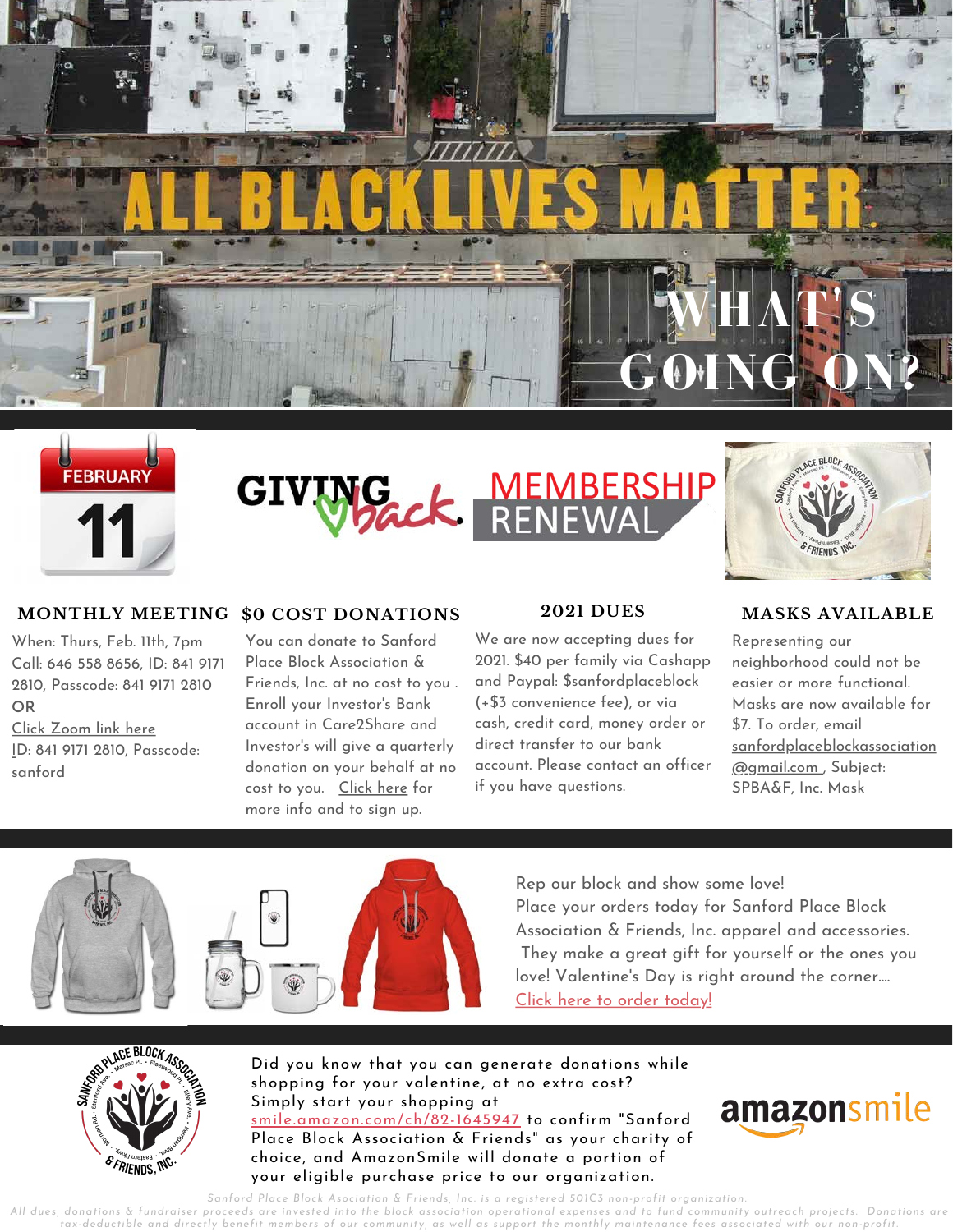### SANFORD PLACE BLOCK ASSOCIATION & FRIENDS, INC. NEWSLETTER



### **COMMUNITY OUTREACH**

Volunteer packers and drivers are needed for Newark food deliveries. See below for opportunities to volunteer for this week's delivery.

**Date:** Wednesday, February 10th

**Location:** The Waterfront, 2 Grafon Ave. Newark, NJ 07104

- Packers: arrive by 8:30am/973-733-3274
- Drivers: arrive by 9:00am / Call 562-810-1172



### PUBLIC SAFETY

Did you know that you can sign up to receive alerts from the police and other local public safety agencies, as well as view the most current crime statistics in our area?

Interested? Visit the Newark Police Department [6th Precinct webpage a](https://npd.newarkpublicsafety.org/precincts/sixth)nd scroll to the bottom of the page to sign up.

WEEK ENDING: 01/31/2021

| 2021 | 2020 | Sign up for alerts from the                                                                                                                                                                                                                               |
|------|------|-----------------------------------------------------------------------------------------------------------------------------------------------------------------------------------------------------------------------------------------------------------|
|      |      | <b>City of Newark Police Division</b><br>& other public safety agencies in your area.                                                                                                                                                                     |
|      |      | Mobile # Public safety Text messages sent here                                                                                                                                                                                                            |
|      |      | Email   Public safety email sent here                                                                                                                                                                                                                     |
|      |      | Zip Code Selects messages for your location                                                                                                                                                                                                               |
|      |      | I accept the Terms & Conditions and Privacy Policy                                                                                                                                                                                                        |
|      |      | Sign Up!                                                                                                                                                                                                                                                  |
|      |      | For help, reply HELP to 888777. To cancel, reply STOP to 888777. No charge but Msg & Data rates may apply. Msg freq varies. Info:<br>nixle.com. AT&T, T-Mobile®, Sprint, Verizon Wireless & most carriers supported. Support: support@nixle.com.<br>NIXLE |
| 10   | 12   |                                                                                                                                                                                                                                                           |
|      |      |                                                                                                                                                                                                                                                           |
|      |      |                                                                                                                                                                                                                                                           |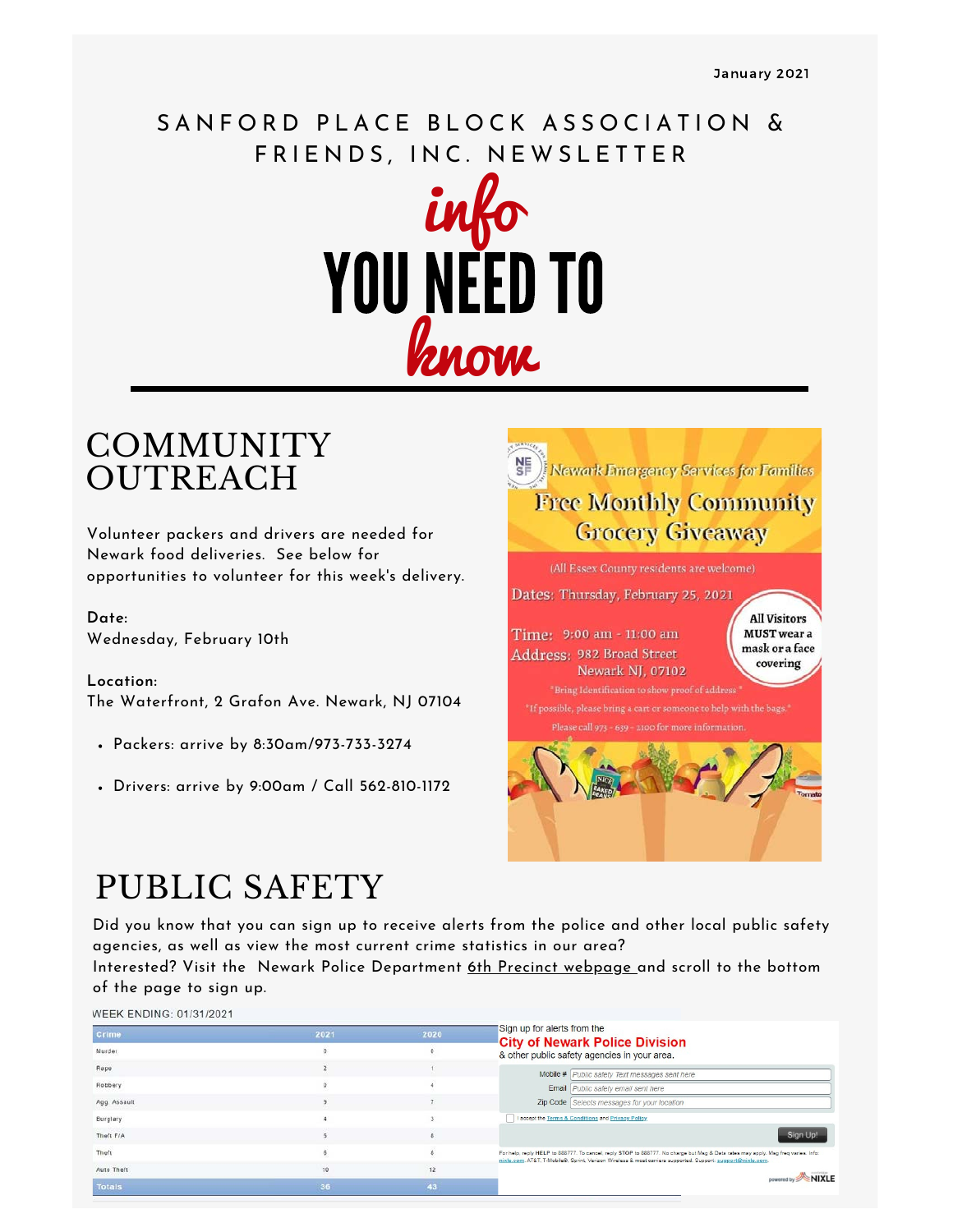#### **FEBRUARY 2021 ISSUE**

### SANFORD PLACE BLOCK ASSOCIATION & FRIENDS, INC.

Newsletter





#### $\sim$ The Art & Beauty A CENTURY OF<br>CINEMA, DANCE & MUSIC of Black Power!

### February - March 2021

Newark Public Library will stream a series of talks, interviews and performances called "The Art and Beauty of Black Power! A .<br>Century of Cinema, Dance and Music" sponsored by The PNC Foundation. This program illuminates the powerful ways that African Americans have used popular culture to share our storie of liberation with each other and the world. It features nationally known and local performers, artists and scholars.

m series is part of the Newark Public Library's 2021 Black History Celebration, along with the historical exhibition, Black Power! 19th Century: First African American Rebellion. All events are free. is *pursuan pursua an incomination on* events are tree.<br>ase visit www.ry<mark>d.org/20200140</mark> and subscribe to The Newark Public Library<br>adoosk page for more information. The virtual exhibition will debut on Febra



#### **@PNC**

### **CELEBRATE** BLACK **HISTORY**

There are many opportunities to celebrate Black History with virtual events throughout the month.

The Newark Public Library is hosting with a celebration of a century of Black cinema, dance and music.

Visit: [www.npl.org/2021BHC](https://npl.org/2021BHC/) for descriptions of events, dates, times, as well as how to attend via Facebook or Zoom. All events are free.

The Clement A. Price Institute at Rutgers University-Newark would like to invite you to join them on Feb., 20th at 9:30a for the 41st annual Marion Thompson Wright Lecture Series, One Begins Again: Organizing & the Historical Imagination.

To view speakers, topics and to register for this free speaker [series, visit: https://www.eventbrite.com/e/41st-annual-marion](https://www.eventbrite.com/e/41st-annual-marion-thompson-wright-lecture-series-tickets-128521608591)thompson-wright-lecture-series-tickets-128521608591